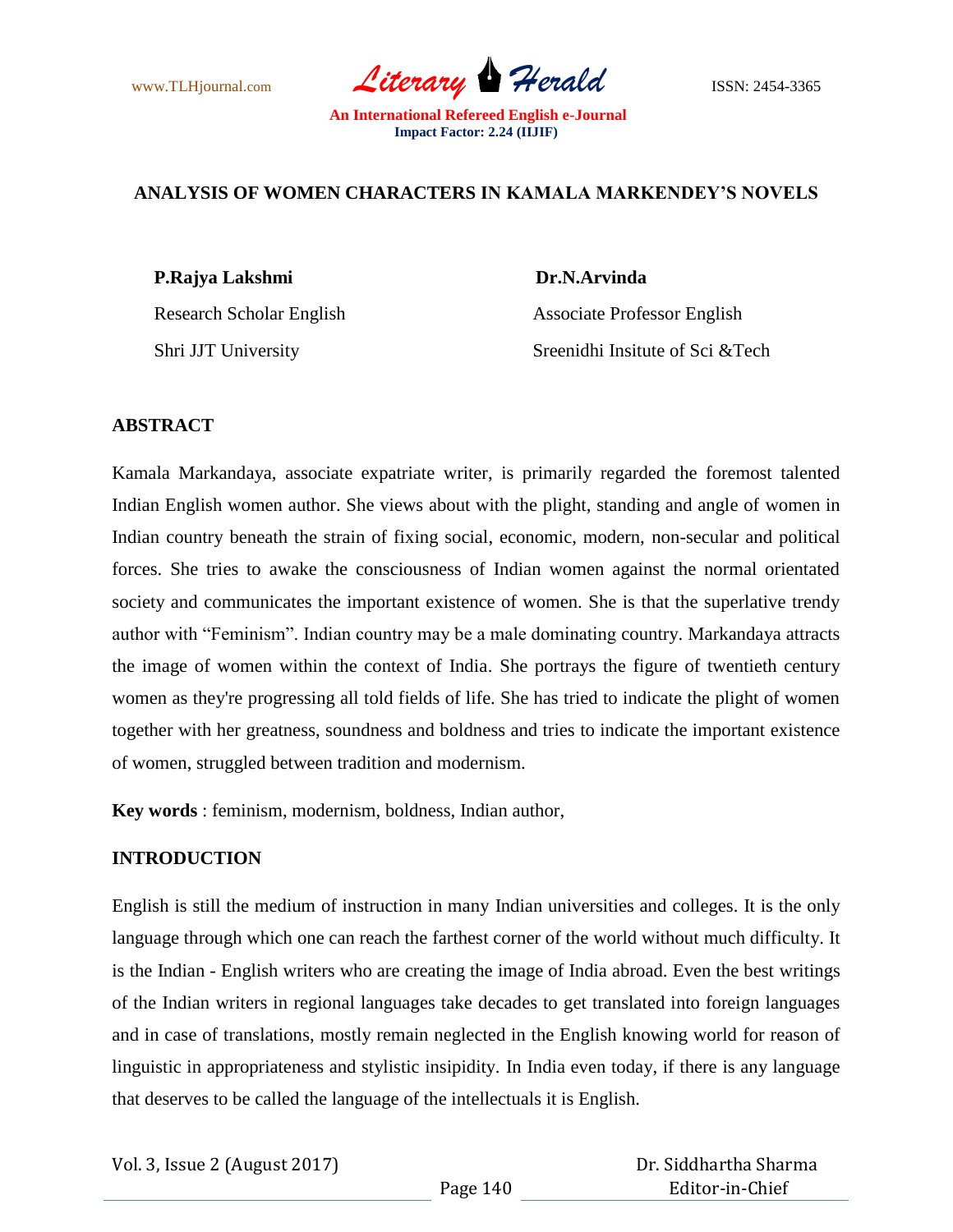www.TLHjournal.com *Literary Herald* **ISSN: 2454-3365** 

Indo - Anglian literature is an all India phenomenon and an offshoot as well as an important ingredient of modern Indian Renaissance. Indo - Anglian literature being both an Indian literature and a variation of English Literature provide the perfect medium to highlight this confrontation. It is an undeniable fact that not only Indo – Anglian literature but all Indian writing has been considerably influenced by the English literature to them through English. Thus Indian English literature has both appeal to Indian reasons as well as the English. English has been domesticated and nativized in India and it is one of the Indian national languages. We find the clear cut stamp of Indianness in the writings of Tagore, Aurobindo, Sarojini Naidu, Ezekiel,

A.K.Ramanujam, Kamala Das and others. Indian writers are no more imitative. They are creative and original. In the context of this new technique, Kamala Markandaya is not afar. Anita Desai"s Cry, the Peacock has made the use of this method. Women in modern India have not only shared the exiting and dangerous roles in the struggle for Independence but have also articulated the national aspirations and the consciousness of cultural changes in the realm of literature. Kamala Markandaya is not a powerful novelist like Mulk Raj Anand but She is an outstanding Indian Woman novelist. Though not very prolific in comparison with Mulk Raj Anand and R.K.Narayan, Kamala Markandaya is a novelist of bulk. Of all the women novelists including

R.P.Jhabvala, she is the most prolific.Kamala markandaya"s novels are chiefly concerned with human relationship and woman"s predicament. She has given novel after novel and in each novel she has covered a new ground. Her novel is thematically wide ranging. Her themes are not generally new in the context of European and American fiction and also in the context of Indian English fiction. The themes of ever present poverty and hunger, tradition versus modernity, East West encounter etc, are stock themes of Anand, Bhabani Bhattacharya and R.P.Jhabvala but these themes have beenexplored by Markandaya with a degree of newness. In the Post - Independence period, most of the novelists like Bhabani Bhattacharya, Anita Desai and Nayantara Sahgal create a scene of urban and rural folk but Kamala Markandaya is the finest exponent of the rural society.

## **ANALYSIS OF WOMEN CHARACTERS IN HER NOVELS**

Vol. 3, Issue 2 (August 2017)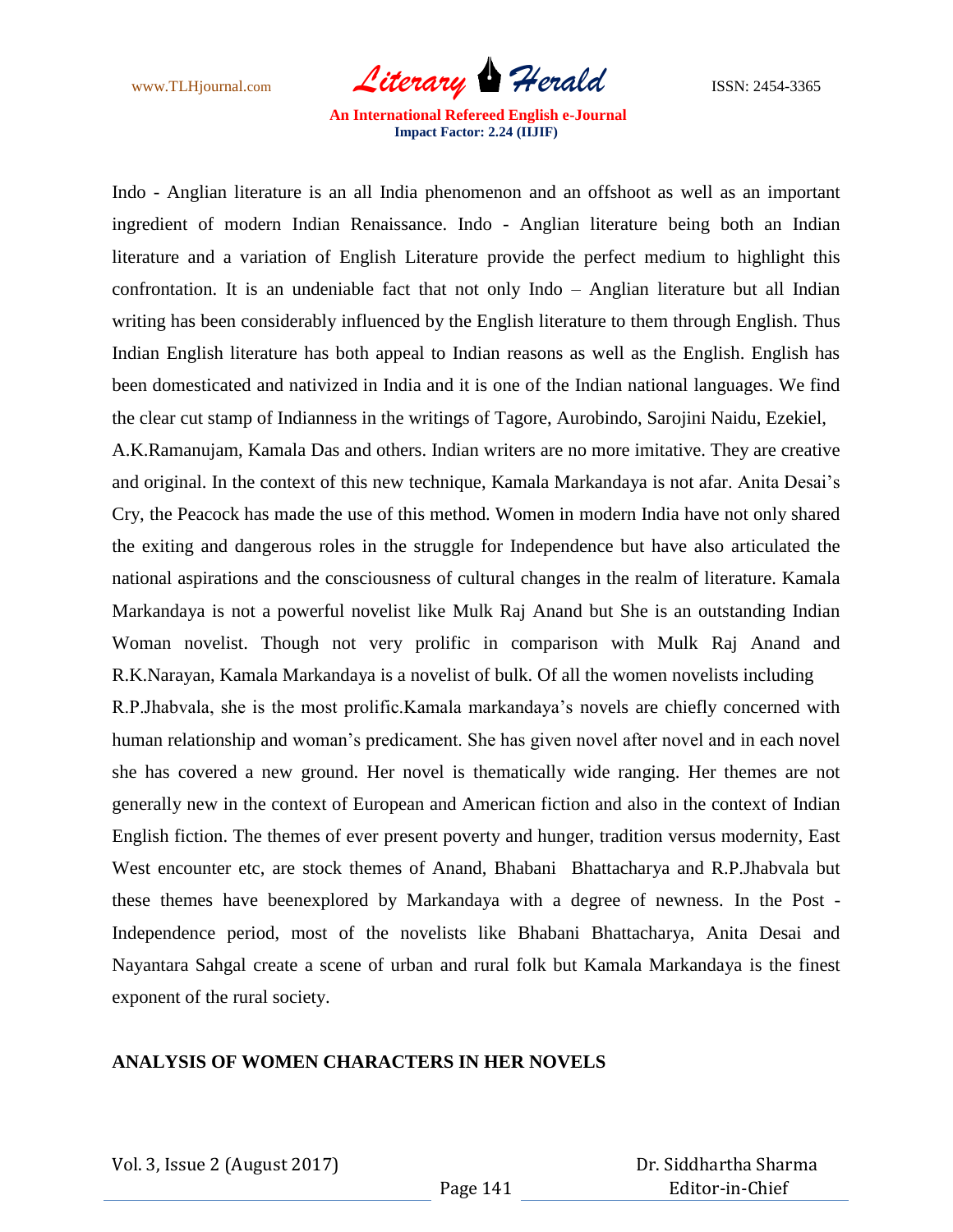www.TLHjournal.com *Literary Herald* ISSN: 2454-3365

Other women novelists like Anita Desai, R.P. Jhabvala, Jane Austen have drawn the figure of female characters. Anita Desai, R.P. Jhabvala"s women characters belong to the upper - middle class and city life while Markandaya"s characters belong to the rural life. Markandaya"s keen observation combined with critical acumen and the feminine sensibility brought her international fame with the very first novel. "Necter In A Seive" 1954. Her other novels are - "Some Inner Fury" 1955, "A Silence Of Desire" 1960, "Possession" 1963, "A Handful Of Rice" 1966, "The Coffer Dams" 1969, "The Nowhere Man" 1972, "Two Virgins" 1973, "The Golden Honeycomb" 1977, and "Pleasure City"1982. The description of different types of women in India creates a woman's world. They are natural characters. Today, the victim of these women as described in the novel. Being traditional women like Sita, Savitri, Gargi and Anusuya they denote the qualities of contemporary modernism and struggle for their real existence.

Markandaya has written ten novels and all novels reveal her deep preoccupation with the changing Indian, social and political scene, her careful conscious craftsmanship and her skilful use of the English language for creative purpose.

"Feminism in the Novels of Kamala Markandaya" bases on the different chapters as "The Maternal Instinct", "Spirituality", Modernity", "Urban Influences", East- West Conflict", and "Feminine Superior"etc. The Maternal Instinct as the feeling of a mother can be clearly seen in the character of a female. Markandaya is herself a mother, having a daughter Kim and she is successful to portray the picture of a mother. She has tried to show the inner feeling of a mother as hers own through her fictional character. Rukmani in "Nectar In A Sieve", is an idol of Indian woman and Indian mother. As the conservative and traditional belief of Indian people that children are the boonof a God. Rukmani has also six children and she suffers all difficulties and problems related to social, economical and individual for the sake of her own children. As a mother, she teaches them, nourishes them with providing all essential facilities and show her affection tenderly. Markandaya"s motherly feeling is the sequal to these Indian mothers. She is very near to Indian tradition and feelings while living abroad. Through her novels Markandaya has tried to reveal the positive and negative attitude of a mother towards their child as the feeling of both Indian and Britishers or Western. She is grieved to see the negative vision of an Indian mother and feels the breaking unconscious vision of modern Indian mother.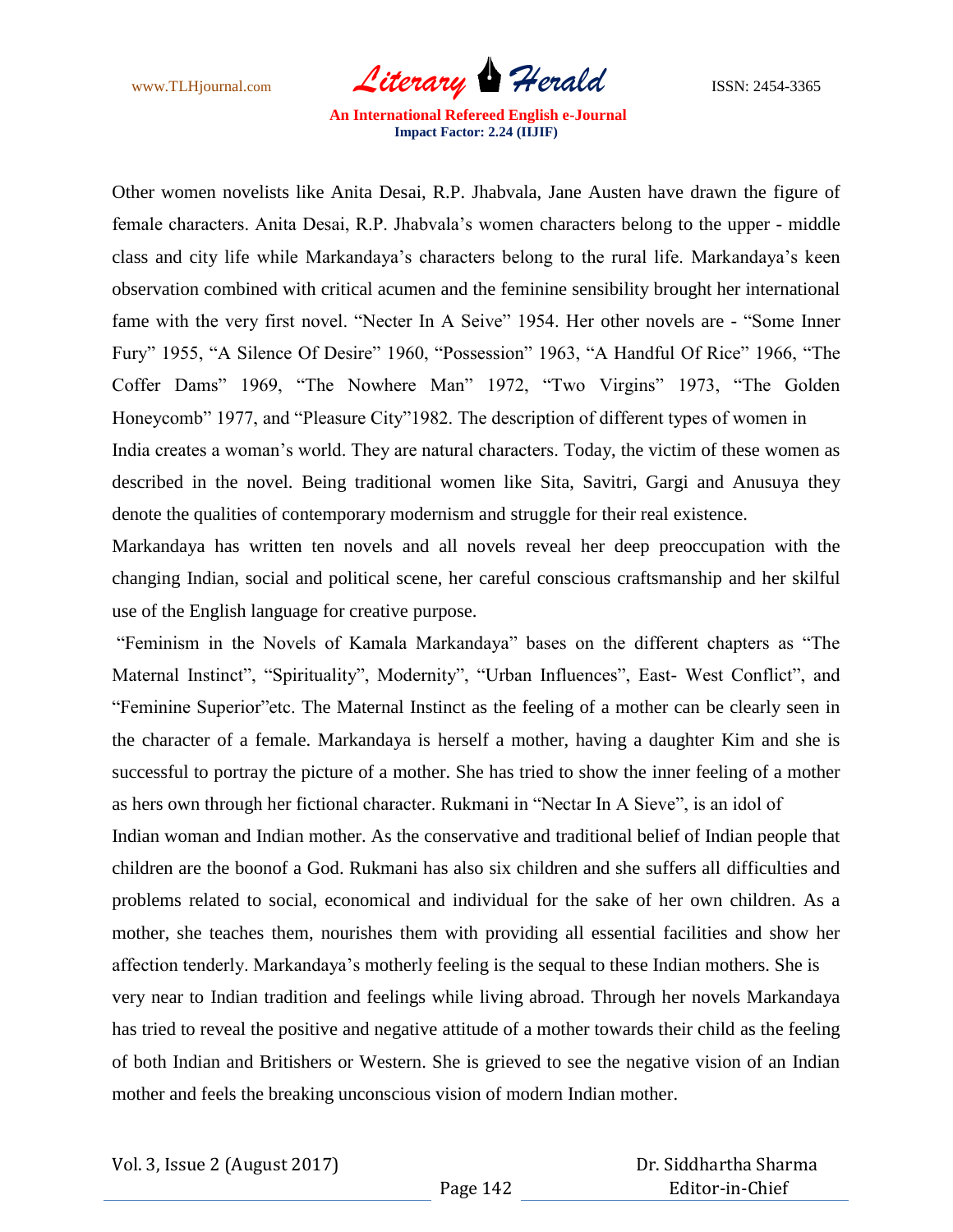www.TLHjournal.com *Literary Herald* ISSN: 2454-3365

India has been a spiritual country for a long time and many holy persons exist and preach to the world. So through the novels "A Silence Of Desire" and"Possession", Markandaya expresses the religious and spiritual mind of Indian characters, how they believe in Sadhus and how they indulge to serve these Saints and Swamis leaving their own daily routine work they are ready to neglect thei r own children. Sarojini in A Silence Of Desire" is such a character who forgets to fulfill her responsibilities towards her husband, children and family for the sake of a Swami and spent more and more time in the company of Swami. These novels show Markandaya"s spiritual thinking as she is also an Indian novelist. It shows Markandaya"s positive attitude of a religious person who helps the people in the developing of their whole point of view while the negative attitude of Sadhu deprives from the society and feels ashamed.

Through the novels "Two Virgins" , "Some Inner Fury", "The Nowhere Man" ,the novelists have tried to show the changing features of contemporary India that how the Indian people are copying the Western thinking an are adpting their ways of living, wearing and eating. If modernity shows the positive development of a people, it also disgraces the personality of a person. Lalitha in "Two Virgins" losts her graceful personality engaging with a modern man and its view of the film industry. She is puzzled to see the glamour of a film world and sinks in this false world.

"The East- West conflict" is the major theme in the novels of Post- Independence novelist. Kamala Markandaya herself shows this conflict through her novels. She was born in the East and settled in West. She is well able to understand the racial conflicts, and faces difficulties to exist in this alien country. Her chief purpose to express the feeling of the people in an alien country and her novels deal with the tension between the two races and two countries. "Feminine Superior" shows the superiority of a woman over a man. Today's women are new woman. They have been changing in all walks of life. Today, nobody can bind them. They are free individually as well as economically. Being a woman novelist, Markandaya has expressed her own views and thought about women as they are progressing in all fields. She suggests to the woman to go ahead and win all fields. A woman should have played different role in her life as wife, mother and sister. This role of a woman as wife and mother is directed toward attachment to family, submissiveness to husband, devotion to children and in the efficient management of the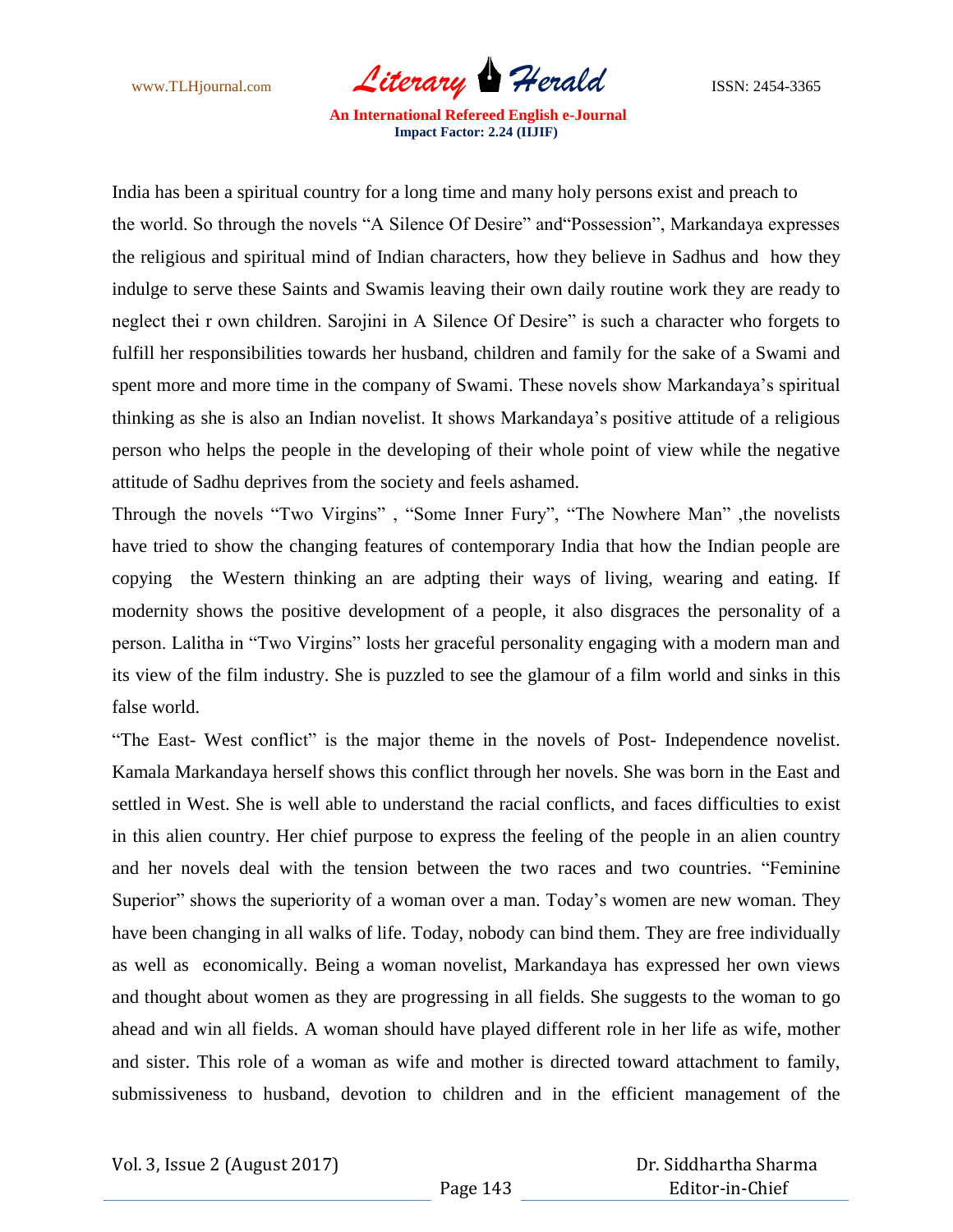

household. Markandaya, as amother and wife, is also successful to achieve the aim to be the greatest novelist and her concern with the Indian woman to achieve those objects that they want to achieve. Her characters Lalitha, Rukmani, Sarojini are successful to achieve the aim, facing difficulties, they are never be discouraged. Markandaya is very close to her characters. All thechapters deal with the documents as we find in the novelist also. Her novels deal with all these chapters. Her first novel"Nectar in a Sieve" 1954, treats the theme of hunger and starvation in Indian villages. It depicts the rural life of the south India. It reflects the real condition of peasant woman and farmers in the light of contemporary India. It tells the story of India that what was the picture of India after the independence. It shows the difficulties, suffering, disasters, desolation and problems of Indian peasants. It is a touching tragic novel, compared to Pearl S.Buck's "The Good Earth" and Alan Paton's "Cry, the Beloved Country". It is a realistic chronicle of Rukmani"s family in particular and the sufferings of peasants in colonial India in general. Rukmani is the youngest of the four daughters of a village head man and is married at the age of twelve to Nathan. Her family is tortured by poverty, hunger, deprivation and starvation created not only by socio – economic factors but also by the vagaries of cruel nature. Rukmani was the hardworking and devoted wife of Nathan. She was willing to accept challenges in order to achieve her aims. Rukmani bore six sons and one daughter. Her daughter, Ira, resorts to prostitution to save the family from prostitution. Kuti, the youngest child of Rukmani dies of starvation. Her two sons Arjun and Thambi leave for Ceylon for work, and Raja, the third son, dies in a quarrel and at last they lost their land. Markandaya"s second novel "Some Inner Fury" is entirely different from "Nectar in a Sieve". For the first time, Markandaya dramatises the East – West conflict. It is a novel of violence and destruction. Essentially, it is a political novel. It is also a tragic novel like "Nectar in a Sieve". The novel deals with political passions prevailing over love and justice. The clash between passion and patriotism is presented in the novel. The Inner Fury is suggestive of Indian passion for independence. The third novel "A Silence Of Desire" explores the theme of the clash between traditionalism and modernism, between faith and reason represented by Sarojini and Dandekar who form a married couple in the novel. This novel depicts the east – west encounter in the form of a conflict between the Indian spiritualism and the western modernism. The conflict between husband and wife represents the conflict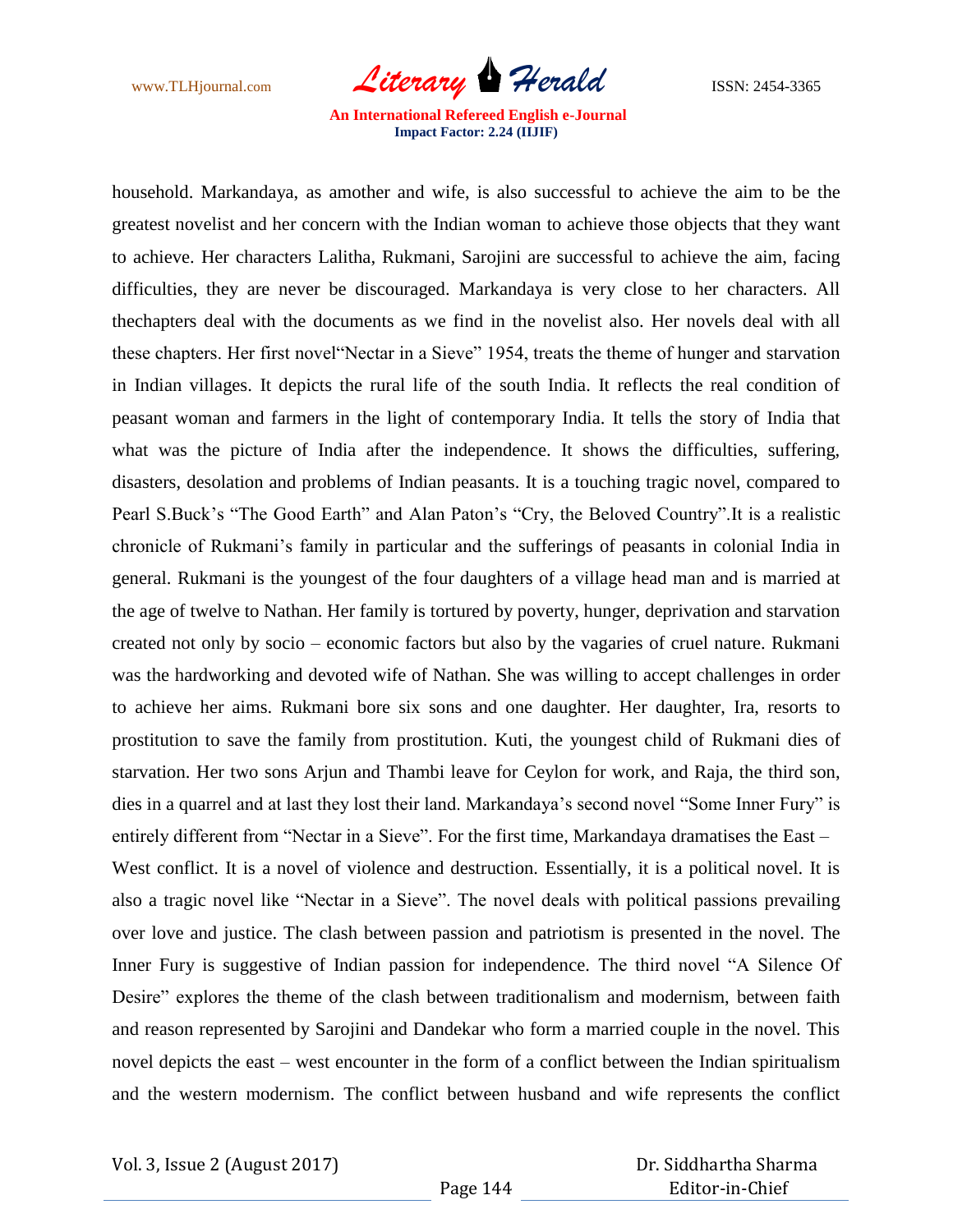www.TLHjournal.com *Literary Herald* ISSN: 2454-3365

between science and superstition. "A Handful Of Rice", the fifth novel, is comparable to Bhabani Bhattacharya's "He who Rides a Tiger". Escaping the poverty and apathy of his village, Ravi comes to Madras with a view to living a better life. But contrary to his expectation the city offers him nothing but unemployment and frustration. He comes into contact with Damodar who introduces him to his gang that deals in smuggled goods. One night, he tries to escape a policeman, he forces his entry into the house of a tailor. This novel shows the personal failure and struggles of Ravi. "A Handful Of Rice" is an original product of Markandaya. Markandaya"s sixth novel, "The Coffer Dams" deals with East –West theme. It is laid in the jungle of south India. "The Nowhere Man" is the most powerful and the maturest of the novels of Markandaya. It deals with the theme of east – west encounter through individual experience and relationship. The ambivalent relationship between India and England is realistically depicted in the novel through the experiences of individuals. The novel treats the tragic life of an elderly Indian immigrant. Srinivas, who spent half a century in England is compelled to feel like an outsider, an outcast. He and his wife, Vasantha, were forced to leave India, as their family was suspected of underground activities against the British rule in India. They settled down in England and their two sons, Laxman and Seshu were born there. Seshu is killed by a German shell during the war. Vasantha dies of tuberculosis, rendering Srinivas utterly lonely. The eighth novel "Two Virgins" has been rated as the weakest of all her novels. It has the theme of adolescence and growing up, of love and conflict between parents and children, of contrast between village and city. This novel is divided into six parts. In part I, Markandaya depicts the village background with Appa and Amma, their two daughters Lalitha and Saroja, In part II, Miss Mendoza, Lalitha"s school mistress, introduces her to Gupta, the film director who selects her to cast her in a documentary film he is making on the village. In part III, Lalitha goes to the city for the premiere of the film and attracts the lure of the glamorous film world.She hates her family. In part IV, She returns seduced, In part V, Lalitha"s parents meet Mr.Gupta. Mr. Gupta refuses to adopt Lalitha. He says, "Lalitha is a woman with the natural desires of a woman". In part VI, Lalitha undergoes abortion successfully and leaves her parents. The ninth novel "The Golden Honeycomb" is an immensely satisfying fictional piece. It is a momentous historical novel in which the novelist makes a remarkable fictional assessment of the Indo – British encounter. This novel is divided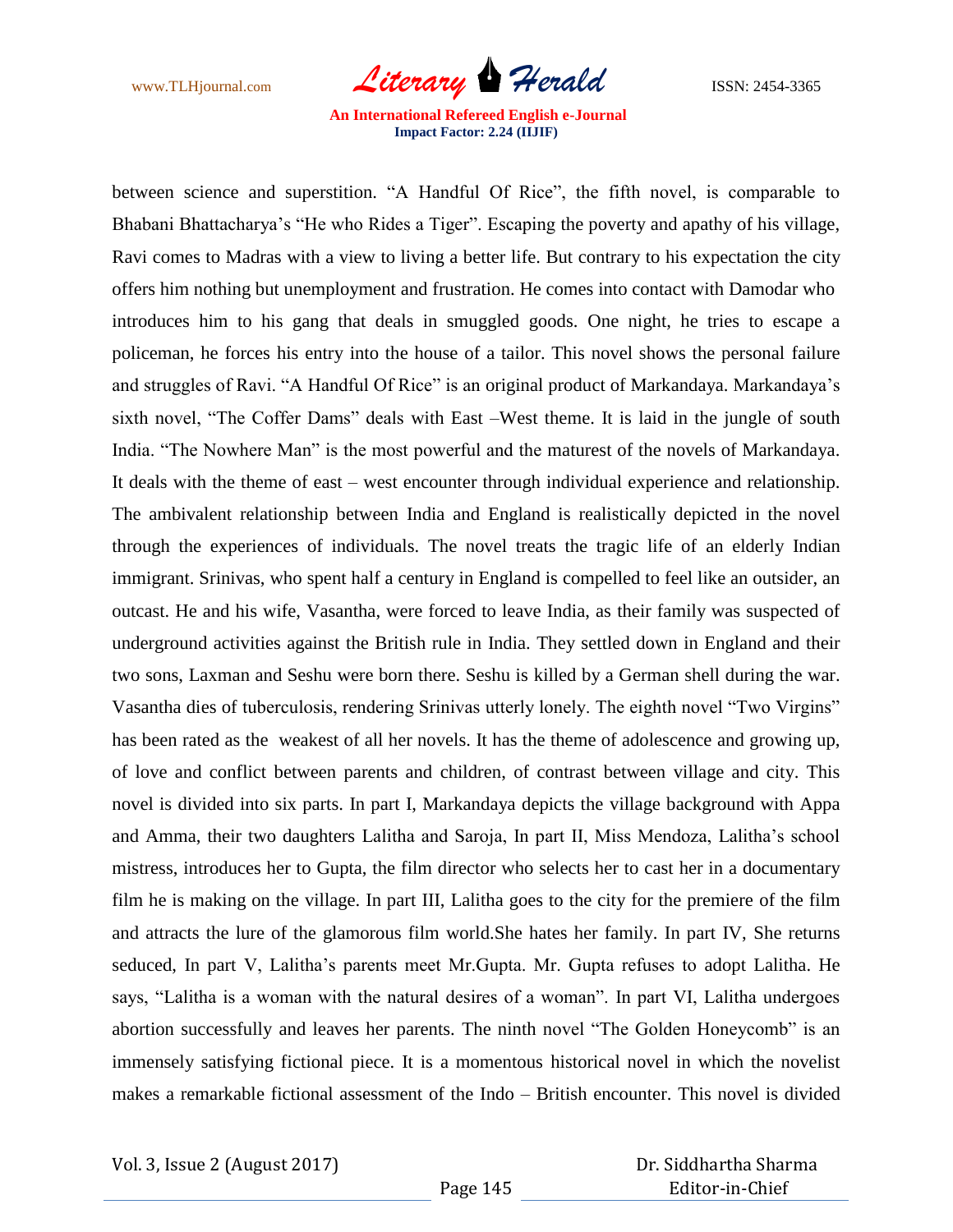www.TLHjournal.com *Literary Herald* ISSN: 2454-3365

into three parts, each introduced by an epigraph. It is differ from other earlier novels. Besides, the novel has a prologue and an epilogue, shedding light on the historical events. " Pleasure City"1982, the last novel written by Kamala Markandaya. The short review of the novels of Kamala Markandaya points to the fact that she is basically a novelist of feminine sensibility and undertakes to analyse the changing pattern of Indian sensibility, urban or rural, East-West conflict, Indian maternal feeling, feminine superiority, through feminine perspective. This effort obviously result in a very wide spectrum of episodically and character analysis. Though the novelist believes in the advantageous values of modernization and globalization yet she has firm faith in the pathological role of traditions and her different novels prove that people of a new colonial nation like India are basically struggling for an identity which is yet to be but in this search for new soil they uproot themselves completely from the existing system thereby enhancing their miseries manifold. Markandaya"s different novels also presents the aspects of feminism which spread very fast in India after independence.

## **CONCLUSION**

Being an agricultural country, India has a large majority of women who play her role in this society. They are coming from the four walls of the house and contribute their importance in improving the condition of family and village. Now the role of woman is equal to man. Both are partners in society. They bond together and do their duty very sincerely. They are devoted to each other. In the context of present day, women are being independent. Markandaya has tried to raise the condition of woman in rural India.

Keeping an optimistic view, she shows her humanism. She is such a novelist, who tries to show different types of woman in the context of India and England. Different novels present different figure of women - as Peasant woman, Traditional woman, Lustful woman, Glamourous woman, Westernized woman, English woman, Spiritual woman and Motherly woman. She shows greater power and insight in portraying different types of women characters. She is a typical representative of the feminine sensibility.

In comparison with other novelists, she is the most gifted and the greatest novelist, who show remarkable skill in portraying women characters. Mulk Raj Anand, the greatest social reformer and novelist, creates the figure of lower and poor class but lacks in portraying such women

Vol. 3, Issue 2 (August 2017)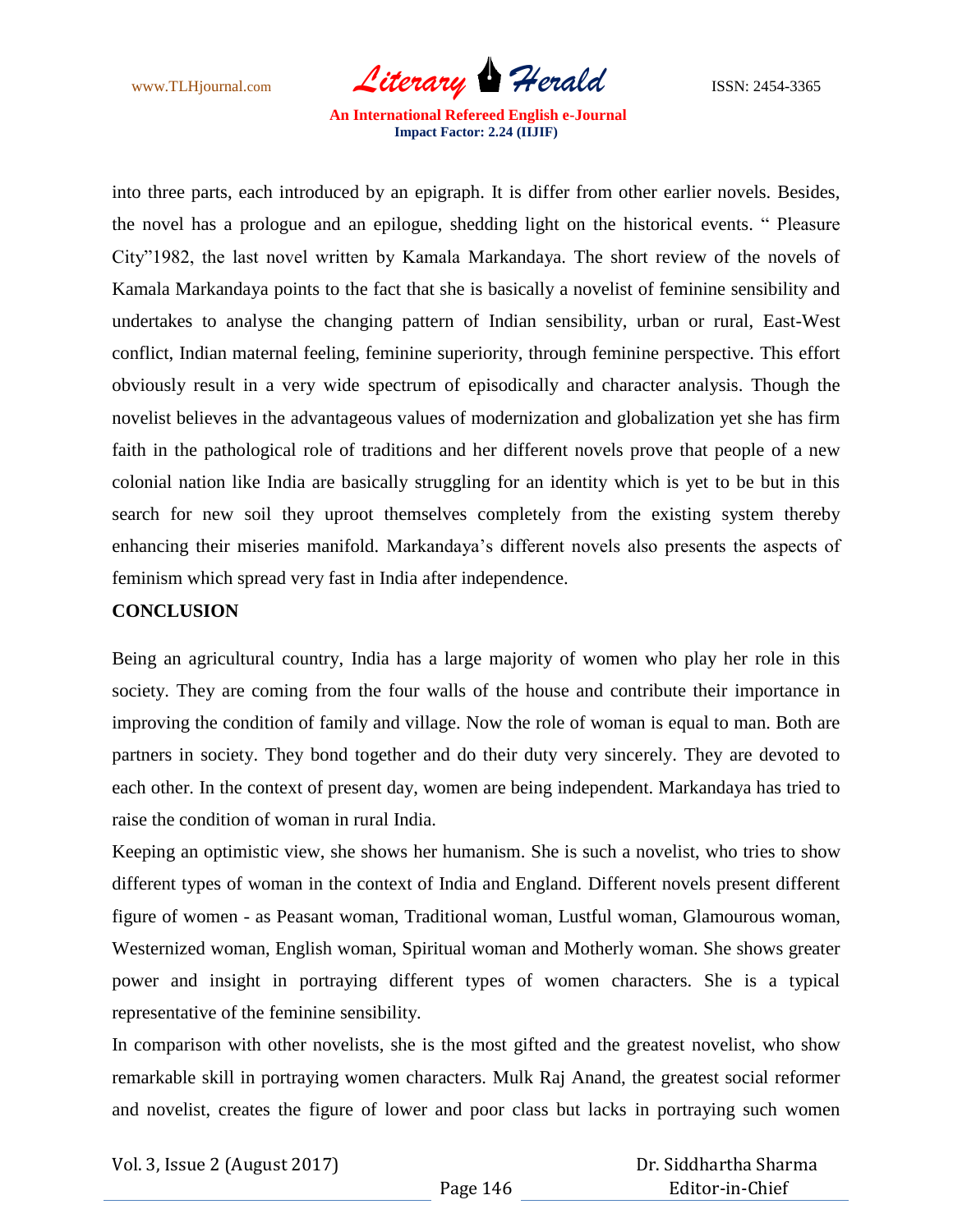www.TLHjournal.com *Literary Herald* ISSN: 2454-3365

characters Markandaya shows her own despair of rural India which is suffering from political, social, economic and individual problems even after the achievement of independence and different types of technical changes.

Markandaya is a realist to depict the true picture of urban and rural areas of South India and tries to evalute the aspect of suffering peasant woman who struggles alone and succeeds to win over all difficulties social and economic.

It shows the 20th century as the new woman entering India. The main purpose of Markandaya is to show the image of modern India under the impact of various changes political, social, intellectual and cultural.

Being an agricultural country, India contains a massive majority of women play their role in this society. They are coming back from the four walls of the house and contribute their importance in raising the condition of family and village. Currently the role of women is adequate man. They bond along and do their duty terribly sincerely. They"re dedicated to one another. Within the context of day, women are being freelance. Markandaya has tried to lift the condition of women in rural India. Keeping an optimistic read, she shows her humanism. She is such a writer, World Health Organization tries to point out differing kinds of women within the context of India Peasant women, ancient women, Lustful women, exciting women, Westernized women, English women, non-secular women and Motherly women. She shows bigger power and insight in representational process differing kinds of women characters. She may be a typical representative of the female sensibility. In comparison with different novelists, she is that the most precocious and also the greatest writer, she show outstanding ability in representational process women characters. Mulk rule Anand, the best social reformer and writer, creates the figure of lower and poor category however lacks in representational process such women characters Markandaya shows her own despair of rural Bharat that is affected by political, social, economic and individual issues even once the action of independence and differing kinds of technical changes. Markandaya may be a realist to depict actuality image of urban and rural areas of South Bharat and tries to evalute the facet of suffering peasant women World Health Organization struggles alone and succeeds to convert all difficulties social and economic. It shows the twentieth century because the new women getting into Bharat. the most purpose of